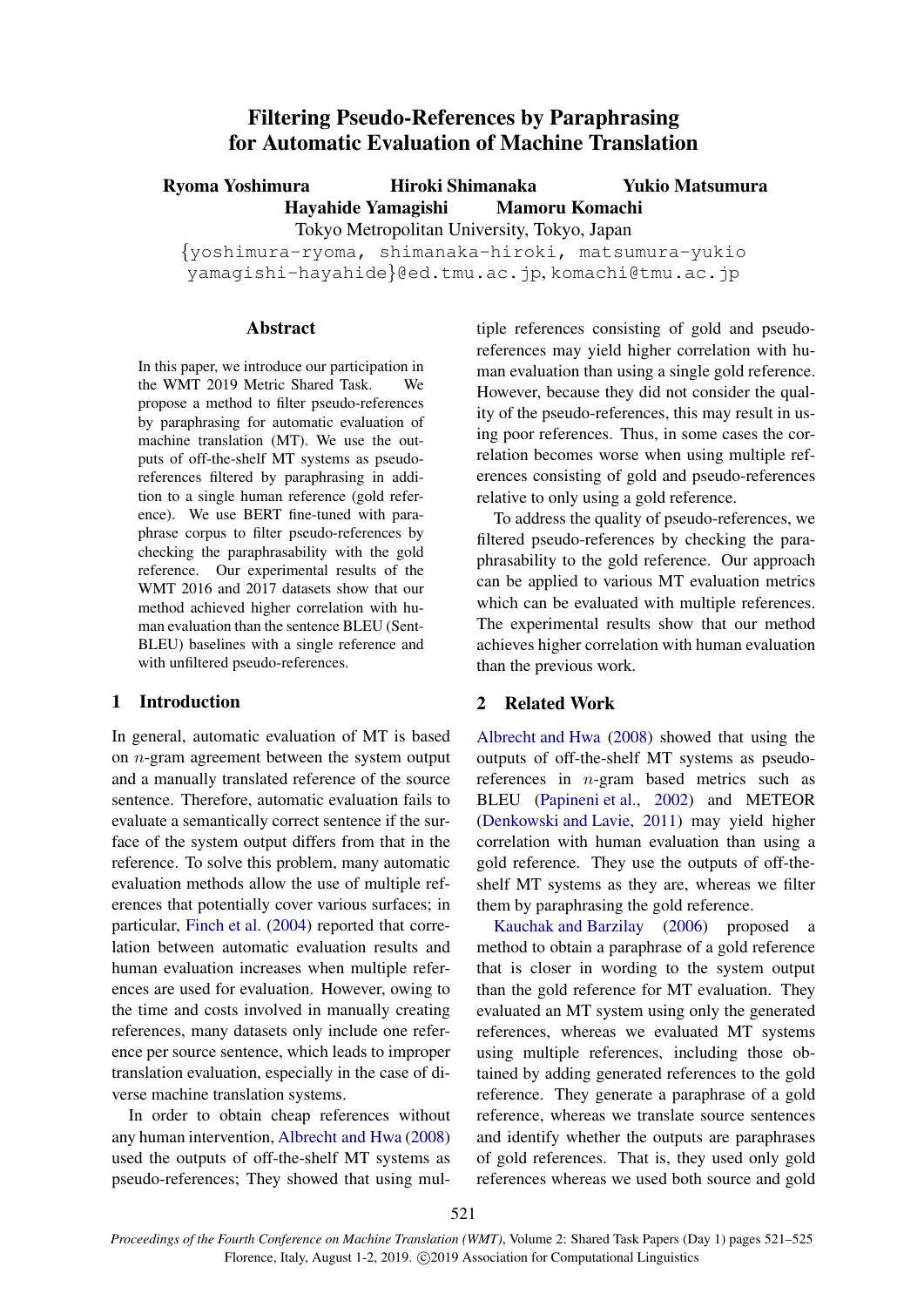

Figure 1: Overview of the proposed method.

reference information.

# 3 MT Evaluation Metric Using Filtered Multiple Pseudo-References

#### 3.1 Overview

Figure 1 shows the overview of our proposed method. The procedure of our proposed method is as follows.

- 1. Prepare off-the-shelf MT systems for generating pseudo-references.
- 2. Translate the source sentence in the evaluation data using the abovementioned MT systems.
- 3. Filter the outputs of off-the-shelf MT systems by checking the paraphrasability of being a paraphrase to the single gold reference.
- 4. Calculate the sentence evaluation score with multiple references obtained by adding filtered pseudo-references to the single gold references.

### 3.2 Automatic pseudo-reference generation

Any MT system can be used as a pseudo-reference generation system except for the translation system to be evaluated.  $\frac{1}{1}$  There are no restrictions on the type of MT systems, such as neural machine translation (NMT) or statistical machine translation (SMT) systems, or the number of MT systems.



Figure 2: BERT model architecture for sentence pair classification.

#### 3.3 Filtering by paraphrasing

We use Bidirectional Encoder Representations from Transformers (BERT) (Devlin et al., 2019) to filter pseudo-references by checking the paraphrasability with a gold reference. BERT is a new approach to pre-train language representations, and it obtains state-of-the-art results on a wide variety of natural language processing (NLP) tasks, including question answering (QA), semantic textual similarity (STS), natural language inference (NLI). The key to pre-training BERT is the prediction of masked words and of the next sentence. Masking words allows bidirectional learning, which improves joint training of language context relative to Embeddings from Language Models (ELMo) (Peters et al., 2018), which combines forward and backward training. Prediction of the next sentence leads to capturing the relationship between two sentences.

Figure 2 shows the BERT model architec-

<sup>&</sup>lt;sup>1</sup>If the system to be evaluated were used as a pseudreference generation system, the output would be used as a reference.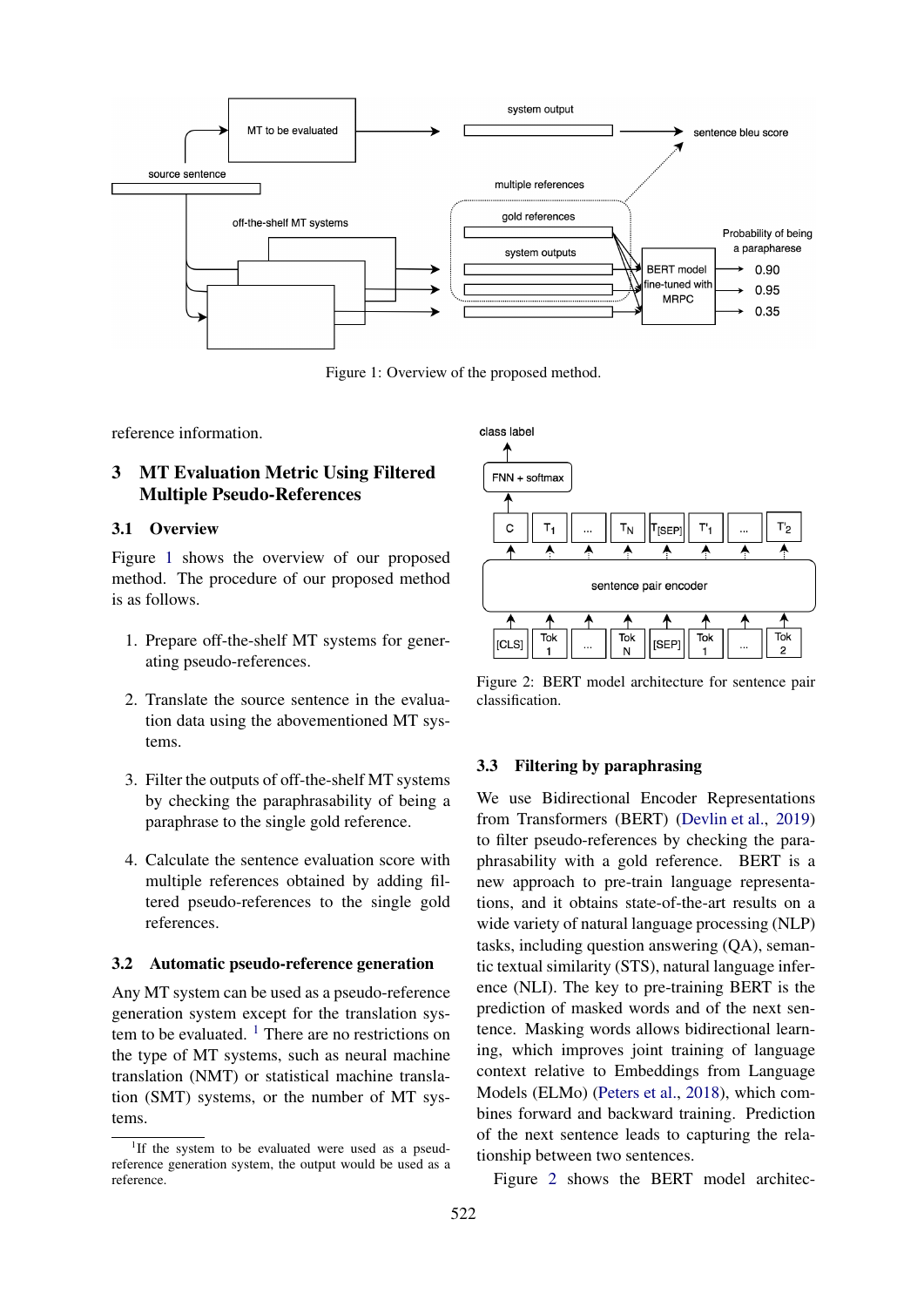|                                                                               | cs-en de-en fi-en ru-en         |  |
|-------------------------------------------------------------------------------|---------------------------------|--|
| single reference                                                              | $0.557$ $0.484$ $0.448$ $0.502$ |  |
| single reference + pseudo-references                                          | 0.565 0.499 0.543 0.456         |  |
| single reference $+$ filtered references (MAS)                                | 0.576 0.473 0.517 0.469         |  |
| single reference + filtered references (BERT) $0.589$ $0.519$ $0.572$ $0.490$ |                                 |  |

Table 1: Segment-level Pearson correlation between SentBLEU and human evaluation scores in WMT 2016.

|                                                                               | cs-en de-en fi-en |                           | ru-en |
|-------------------------------------------------------------------------------|-------------------|---------------------------|-------|
| single reference                                                              |                   | 0.435 0.433 0.571 0.484   |       |
| single reference + pseudo-references                                          |                   | 0.515 0.565 0.653 0.519   |       |
| single reference $+$ filtered references (MAS)                                |                   | $0.524$ 0.586 0.650 0.517 |       |
| single reference + filtered references (BERT) $0.555$ $0.580$ $0.671$ $0.545$ |                   |                           |       |

Table 2: Segment-level Pearson correlation between SentBLEU and human evaluation scores in WMT 2017.

|                     |  | corpus train dev test Accuracy |
|---------------------|--|--------------------------------|
| MRPC 3,669 408 1726 |  | 0.845                          |

Table 3: Numbers of sentences in each split of MRPC and accuracy of BERT.

ture for sentence pair classification. In classification tasks where labels are attached to sentence pairs, BERT encodes sentence pairs together with a [CLS] token for classification and a [SEP] token for sentence boundaries; The output of the [CLS] token is used for the input of classifier of a feedforward neural network with softmax. BERT achieves state-of-the-art performance in a paraphrase identification task on the Microsoft Research Paraphrase Corpus (MRPC) (Dolan and Brockett, 2005) with this architecture.

For that reason, we use BERT to estimate the paraphrasability between pseudo-references and the gold reference. We fine-tune BERT with MRPC. The output of the classifier is the probability of the paraphrase from 0 to 1. We use pseudoreferences whose paraphrase probability is greater than 0.5.

#### 4 Experiments

#### 4.1 Data

We used the segment-level evaluation datasets of Czech-English (cs-en), German-English (deen), Finnish-English (fi-en), Russian-English (ruen) language pair from WMT 2016 (Bojar et al., 2016) and 2017 (Bojar et al., 2017). The datasets consist of 560 pairs of sources and references,



Figure 3: Histograms of paraphrase score of pseudoreferences in the fi-en language pairs of WMT 2016.

along with the outputs of each system and human evaluation scores.

### 4.2 Off-the-shelf MT systems

We used Google Translation<sup>2</sup> and Bing Microsoft Translator  $3$  as MT systems to generate pseudoreferences. We chose these two MT systems because they are widely used, easy to use, and well known to have good performance. We automatically translated source files using each translation API.

#### 4.3 Fine-tuning BERT with MRPC

We use the pre-trained BERT-Base Uncased model<sup>4</sup>, which has 12 layer, 768 hidden, 12 heads

<sup>2</sup> https://translate.google.com/

<sup>3</sup> https://www.bing.com/translator

<sup>4</sup> https://github.com/google-research/bert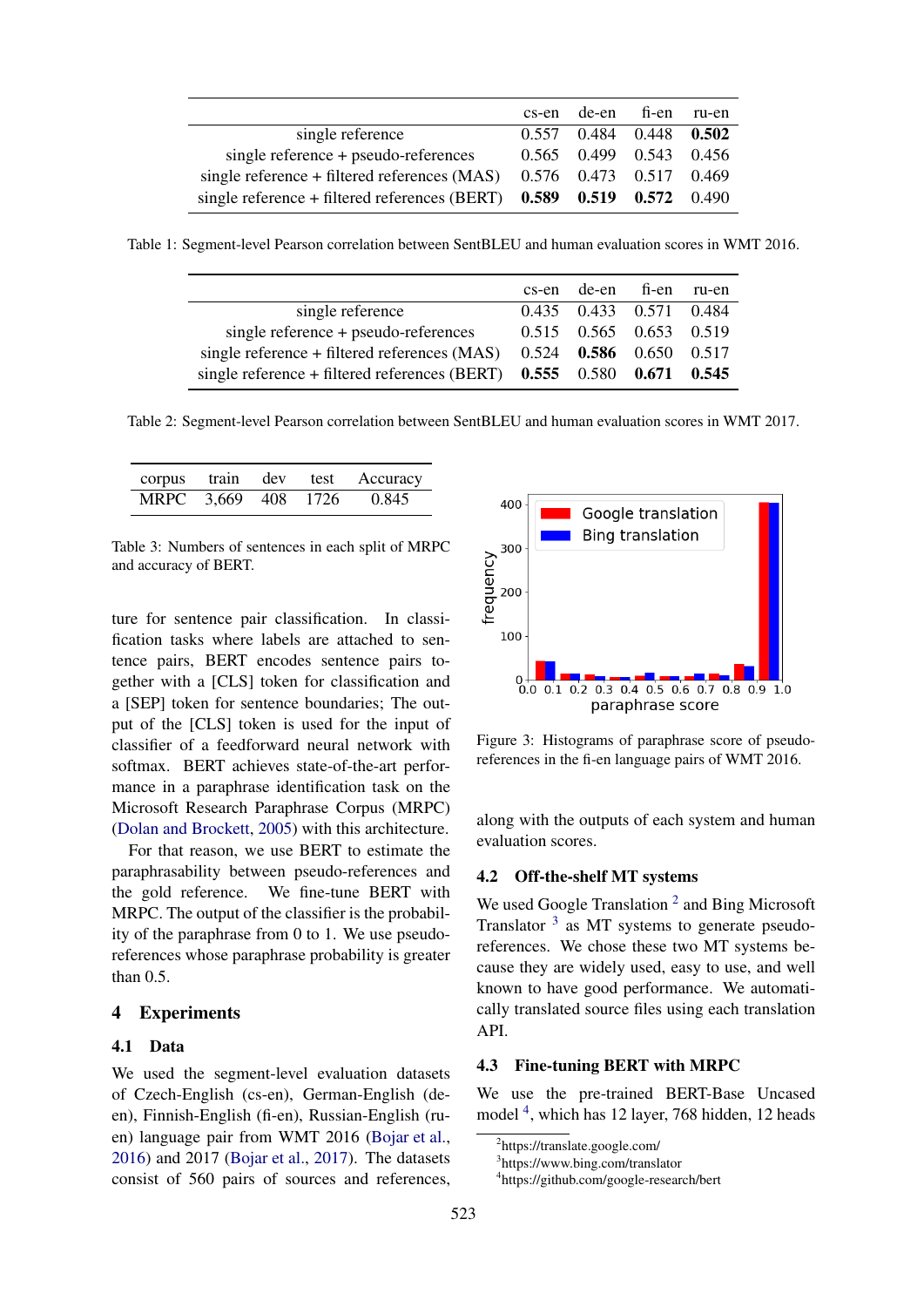| system output                                                                                                       | gymnastics and freestyle exercises - where bayles defends the title of world<br>champion - lie in the veil.                 |  |
|---------------------------------------------------------------------------------------------------------------------|-----------------------------------------------------------------------------------------------------------------------------|--|
| gold reference                                                                                                      | balance beam and floor exercise - where biles is the defending world champion<br>- lay in wait.                             |  |
| pseudo-reference<br>(Google)                                                                                        | gymnastics log and floor exercises - where biles defends the world champion<br>title - lie in wait $(0.994)$                |  |
| pseudo-reference<br>(Bing)                                                                                          | gymnastic log and freestyle exercises $-$ where the bayles defends the title of<br>world champion — lie in ambush $(0.215)$ |  |
| <b>human score:</b> -1.497; <b>SentBLEU:</b> single reference: -1.118, without filtering: -0.335, filtering: -1.662 |                                                                                                                             |  |

Table 4: Example of pseudo-references in ru-en language pair of WMT 2017; The value in parentheses at the end of each pseudo-reference indicates the paraphrase score by BERT. Each score is standardized according to the mean and standard deviation to compare human evaluation and each SentBLEU score.

and 110M parameters. We fine-tuned BERT with MRPC. MRPC is a dataset extracted from web news articles along with human annotations indicating whether each pair is a paraphrase. If the pair is paraphrase, the label is 1, if not, the label is 0. The original dataset consists of 4,077 sentences for training and 1,726 sentences for testing. We divided the test set in half and used it as development data. The numbers of sentences in each corpus and the accuracy of the fine-tuned BERT model are listed in Table 3.

Figure 3 shows the histogram of paraphrase score of pseudo-references in the fi-en language pair of WMT 2016. Due to the use of high quality MT systems, more than 50% of the pseudoreferences have paraphrase scores between 0.9 and 1.0. The same trend was observed in all languages and years.

#### 4.4 Evaluation

We calculated the SentBLEU score with system output and multiple references which consisted of a single gold reference and pseudo-references. The SentBLEU is computed using the sentencebleu.cpp<sup>5</sup>, a part of the Moses toolkit. It is a smoothed version of BLEU (Lin and Och, 2004). We followed the tokenization method for each year's dataset. We measured Pearson correlation identically to WMT 2016 and WMT 2017 between the automatic and human evaluation scores. In order to compare with our method, we also performed filtering by Maximum Alignment Similarity (MAS) (Song and Roth, 2015), which is one of the unsupervised sentence similarity measures based on alignments between word embeddings and is known to achieve good performance on Semantic Textual Similarity (STS) task. We used GloVe  $<sup>6</sup>$  (Pennington et al., 2014) as word embed-</sup> dings. We used pseudo-references whose MAS score is higher than 0.8.

#### 5 Results

Tables 1 and 2 show the segment-level Pearson correlation coefficients between automatic and human evaluation scores. The result shows that our proposed method outperforms the baselines except in the case of the ru-en language pair in WMT 2016 and filtering by MAS does not produce any consistent result.

#### 6 Discussion

Table 4 shows an example of pseudo-references with BERT's paraphrase score for the ru-en language pair in WMT 2017. The pseudo-reference from Bing translation has a low paraphrase score because "biles" in the gold reference remains as "bayles" in the pseudo-reference, and "floor exercise" became "freestyle exercise" in Bing translation. In the unfiltered method, the BLEU score is unreasonably high because the surface of the pseudo-reference from Bing translation is similar to the output sentence. Filtering the pseudoreferences prevents the problem. The pseudoreference from Google translation has different surfaces but carry the same meaning as in the gold reference. Our filtering method correctly retains the sentence because BERT assigned high paraphrase score.

<sup>5</sup> https://github.com/moses-smt/

mosesdecoder/blob/master/mert/sentence-bleu.cpp

<sup>6</sup> https://nlp.stanford.edu/projects/glove/

Common Crawl (840B tokens, 2.2M vocab, cased, 300d vectors)